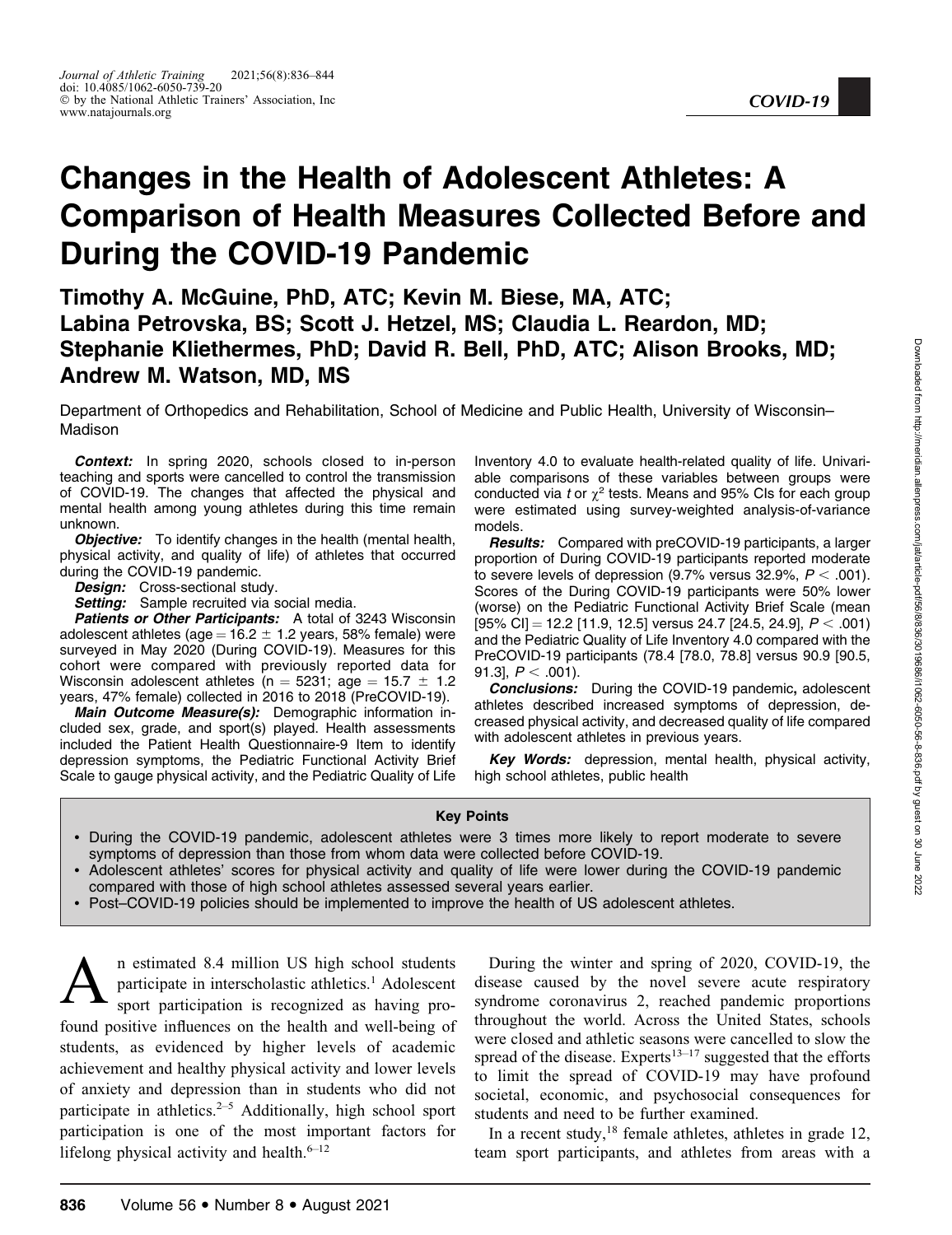higher percentage of the population under age 18 living in poverty reported lower levels of physical activity, greater symptoms of anxiety and depression, and lower healthrelated quality of life (HRQoL) in May 2020 during the nationwide shutdown. Describing the prevalence of mental health disorders during the COVID-19–related restrictions is useful but does not fully address how specific athletic populations have been affected. We are not aware of researchers to date who have specifically documented the mental and physical health changes in adolescent athletes during the pandemic. Quantifying these changes will allow health care providers to implement strategies to improve the health of adolescent athletes moving forward.<sup>19</sup>

An estimated 93 000 (33%) of the 284 000 Wisconsin high school students compete in interscholastic sports each year.<sup>1</sup> At the start of the  $2019-2020$  school year, 478 Wisconsin schools offered interscholastic athletics and fielded teams that competed in 15 to 20 sports.<sup>20</sup>

These student-athletes typically competed on 1 to 3 athletic teams throughout the school year (fall, winter, and spring sport seasons), but many also continued to train with their teammates when their sport was not in season.<sup>21,22</sup> More than half of these student-athletes also competed on club sport teams not affiliated with their school during the academic year.23,24

In March 2020, Wisconsin government and health officials mandated a 2-week statewide school closure to slow the spread of COVID-19. The closure order was eventually extended twice to run through the end of the school year.<sup>25</sup> High school students' academic work moved online and all in-person teaching and interscholastic athletics for students in grades 9 through 12 were cancelled. Additionally, adolescent club sport teams were restricted from participating during this time. Although necessary to slow the community spread of the virus, these COVID-19 mitigation strategies may nonetheless have had negative effects on the mental and physical health of adolescents.<sup>26</sup>

Quantifying the changes to the health of adolescent athletes that occurred during the COVID-19 pandemic is critical to understanding their effects on athletes in order to improve management in the future.<sup>27–29</sup> This information will allow sports medicine providers, school administrators, and health care policy experts to implement strategies to improve the short-term and long-term mental and physical health of adolescent athletes in the months and years to come as we transition from the COVID-19 pandemic.

The purpose of our study was to measure changes in the mental and physical health of Wisconsin adolescent athletes manifested during the COVID-19–related school closures and sport cancellations. To measure these changes, we compared athlete self-report data on depression, physical activity, and HRQoL that we collected in May 2020 (During COVID-19) with Wisconsin data from investiga $tions^{22,30-33}$  carried out by the study team during normal high school sport operations in the years 2015 to 2018 (PreCOVID-19).

We hypothesized that adolescent student-athletes would report worse mental health, as well as lower physical activity and HRQOL scores, during the COVID-19 pandemic shutdown than before COVID-19.

# METHODS

This study was approved by the University of Wisconsin– Madison Institutional Review Board in April 2020. Wisconsin adolescent athletes (males and females, grade  $= 9-12$ ,  $age = 13-19$  years) were recruited via social media (Facebook, Twitter) for the study via an anonymous online survey in May 2020. To ensure widespread distribution and recruitment for the study, we supplied the social media links to sports medicine provider colleagues across Wisconsin and in the Wisconsin Interscholastic Athletic Association and Wisconsin Athletic Trainers' Association, who forwarded the links to high school athletes throughout the state.

The 69-item survey consisted of a section on participant demographics followed by 3 segments that contained validated instruments used to measure mental health, physical activity, and HRQoL in adolescents. Demographic information requested was age, grade, school size, school funding (private or public), and zip code, as well as a list of all the high school and club (not affiliated with the participant's school) sports in which he or she had competed during the previous 12 months.

## Mental Health

The Patient Health Questionnaire-9 Item (PHQ-9) survey was used to evaluate depression symptoms. This 9-item questionnaire asks participants to rate the frequency of depressive symptoms experienced in the past 2 weeks. $34$ Scores on the PHQ-9 range from 0 to 27, with a higher score indicating a greater level of depressive symptoms. The PHQ-9 has demonstrated high sensitivity and specificity for depression screening in adolescent patients aged 13 to 17 years. In addition to the total score, PHQ-9 categorical scores of 0 to 4, 5 to 9, 10 to 14, 15 to 19, and  $>$ 20 correspond to *minimal or none*, *mild*, *moderate*, moderately severe, and severe depression symptoms, respectively.35,36

## Physical Activity

Physical activity level was assessed with the Hospital for Special Surgery Pediatric Functional Activity Brief Scale (PFABS).37,38 This validated 8-item instrument was designed to measure the physical activity of children aged 10 to 18 years during the preceding month. Scores range from 0 to 30, with a higher score indicating greater physical activity.37,38

## Health-Related Quality of Life

Health-related quality of life was measured with the Pediatric Quality of Life Inventory 4.0 (PedsQL). The 23 item PedsQL questionnaire assesses HRQoL during the previous 7 days. The PedsQL has been validated for use in children aged 2 to 18 years.<sup>39,40</sup> Physical and psychosocial subscale scores, as well as the total score, range from 0 to 100, with a higher score indicating greater HRQoL. The PedsQL survey has been used to measure HRQoL in samples of healthy and injured adolescent athletes.<sup>41</sup>

## Statistical Analyses

Statistical analyses were performed on data from participants who completed the survey. Participants were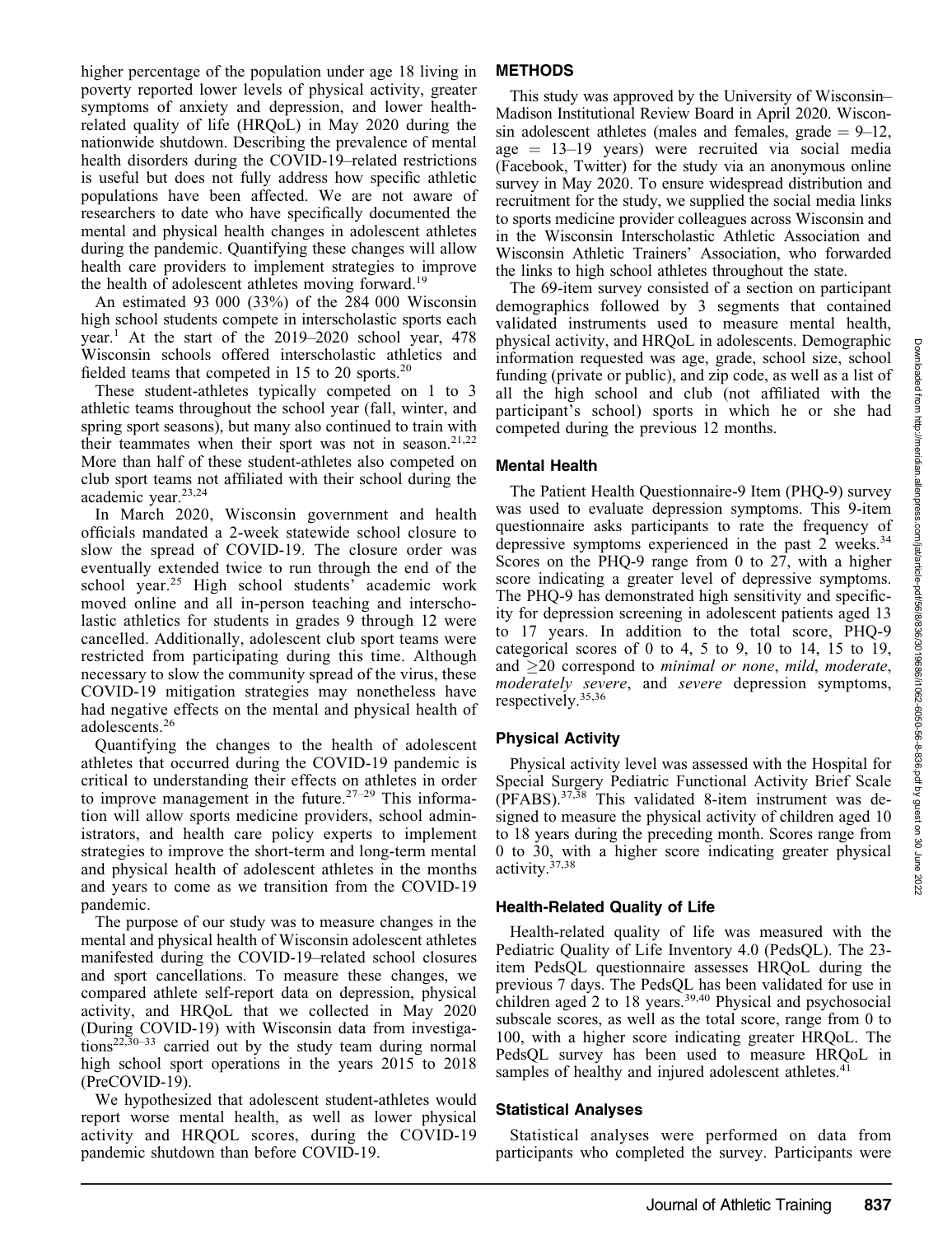excluded if they did not complete the entire survey, were not in grades 9 through 12, or indicated they had not been active in club or interscholastic sports in the previous 12 months.

Demographic variables and individual sport participation were summarized (mean  $\pm$  SD or No. [%]) overall and by study group (PreCOVID-19 and During COVID-19 athlete cohorts) stratified by sex. Univariable comparisons of these variables between groups were conducted via t tests or  $\chi^2$ tests. We estimated means and 95% CIs for each group using survey-weighted analysis-of-variance models separately for the depression, physical activity, and quality-oflife measures. A weighted ordinal logistic regression model was calculated to estimate the percentages of depression level (PHQ-9) for each group. A group-by-sex interaction was modeled for all sex-specific estimates. In addition, because grade level is highly correlated with age, we chose to adjust for age and sex in our models and evaluated group and sex interactions as appropriate.

Sample survey weights were derived based on sport and sex using the 2018–2019 Wisconsin high school sport participation statistics compiled annually by the National Federation of High Schools.<sup>1</sup> The May 2020 PHQ9, PFABS, and PedsQL scores were compared with historical data of Wisconsin adolescent athletes collected during normal school operations in the years 2015 to 2018.<sup>19,26–29</sup> Although it would have been ideal to have the PreCOVID-19 and During COVID-19 samples drawn from the same individual athletes, this option was not available to us, as all in-person research participant recruitment was prohibited because of pandemic-related restrictions in May 2020. However, the methods we used allowed us to capture data from a large number of Wisconsin athletes that we believed constituted a representative statewide sample. We also recognize that the 2 groups may have had systematic differences, which often occurs in nonrandomized observational studies whose authors seek to document the changes in mental health among various populations. The methods we used were similar to those used in multiple prior investigations<sup>42–44</sup> from various countries documenting the changes in mental health among various populations before and during the COVID-19 pandemic.

To allow for meaningful comparisons between the groups, we weighted the analyses based on inverse propensity score weights (IPSWs), which is an accepted method for drawing meaningful comparisons between groups with important characteristic differences.45 The addition of the IPSWs to the final models adjusts for the characteristic differences between the groups to allow for statistical comparisons. Propensity score weights were assigned using a logistic regression that was weighted based on the sample survey weights. The survey weights for multiple-sport athletes were based on the most common sport played. Further, we are not aware of evidence to support the idea that athletes participating in a specific sport scores were significantly different from athletes participating in other sports; much of the literature shows that QoL may differ based on sex (male versus female) or being classified as an athlete or nonathlete rather than on the type of sport participation.<sup>40,41</sup> As a result, we included high school individual sport status as a covariate in our models. Group assignment was the dependent variable, and age, sex, and high school individual sport status were predictor variables. Final models comparing the During COVID-19 group with the PreCOVID-19 group included weights as the multiplication of the sampling weights and IPSWs.<sup>46</sup>

#### RESULTS

A total of 3243 Wisconsin adolescent athletes (age  $=16.2$ )  $\pm$  1.2 years, females = 58%) completed the survey in May 2020 (During COVID-19), and responses were obtained from participants residing in 71 of the 72 counties in Wisconsin (99%). Because of the convenience-sampling design, information regarding the response rate was unavailable. A total of 2730 participants (84%) indicated they attended a publicly funded school; the median (interquartile range) school enrollment was  $802$  (range  $=$ 401–1248). Nine hundred seventy (29.9%) had competed in a single sport and the remaining 2273 (70.1%) had competed in 2 or more sports for their school in the prior 12 months. The During COVID-19 participants were most likely to have competed in track (32.8%), basketball (29.1%), and volleyball (21.2%). In addition to competing for their high school teams, 1962 (60.5%) had competed as an individual or as part of a club team outside their school setting.

The PreCOVID-19 cohort consisted of 5231 athletes (age  $= 15.7 \pm 1.2$  years, females  $= 65\%$ ) who were enrolled in cohort and longitudinal studies in 2015 to 2018.<sup>22,30–33</sup> The PreCOVID-19 participants resided in 56 Wisconsin counties (78%). A total of 4399 (84%) attended a publicly funded school; the median (interquartile range) school enrollment was  $654$  (range  $= 299 - 1017$ ). The PreCOVID-19 participants were most likely to have competed in volleyball (55.7%), basketball (43.2%), and football (23.3%). A summary of the number of athletes and percentages of the sports played for both the During COVID-19 and PreCOVID-19 cohorts is in the Supplementary Table.

#### Mental Health

The proportion of females who described a mild level of depression in the During COVID-19 athletes was 43% higher compared with the PreCOVID-19 females (During COVID-19 = 35%, PreCOVID-19 = 24%,  $P < .001$ ). Females in the During COVID-19 group reported a 3-fold increase in moderate, moderately severe, or severe levels of depression versus the PreCOVID-19 athletes (During COVID-19 = 37%, PreCOVID-19 = 11%,  $P < .001$ ). The prevalence of depression levels for females in both the PreCOVID-19 and During COVID-19 groups is shown in Figure 1. The proportion of males in the During COVID-19 group who demonstrated a mild level of depression was 130% higher compared with PreCOVID-19 males (During COVID-19 = 35%, PreCOVID-19 = 15%,  $P < .001$ ). The proportion of males in the During COVID-19 group who reported moderate, moderately severe, or severe levels of depression was 4.5 times higher than among males in the PreCOVID-19 group (During COVID-19  $=$  27%, PreCO-VID-19 =  $6\%, P < .001$ ). The prevalence of depression levels for males in the During COVID-19 and PreCOVID-19 group is illustrated in Figure 2.

Overall, PHQ-9 scores for the During COVID-19 athletes were 2.5 times higher (worse) than for those in the PreCOVID-19 group. The During COVID-19 females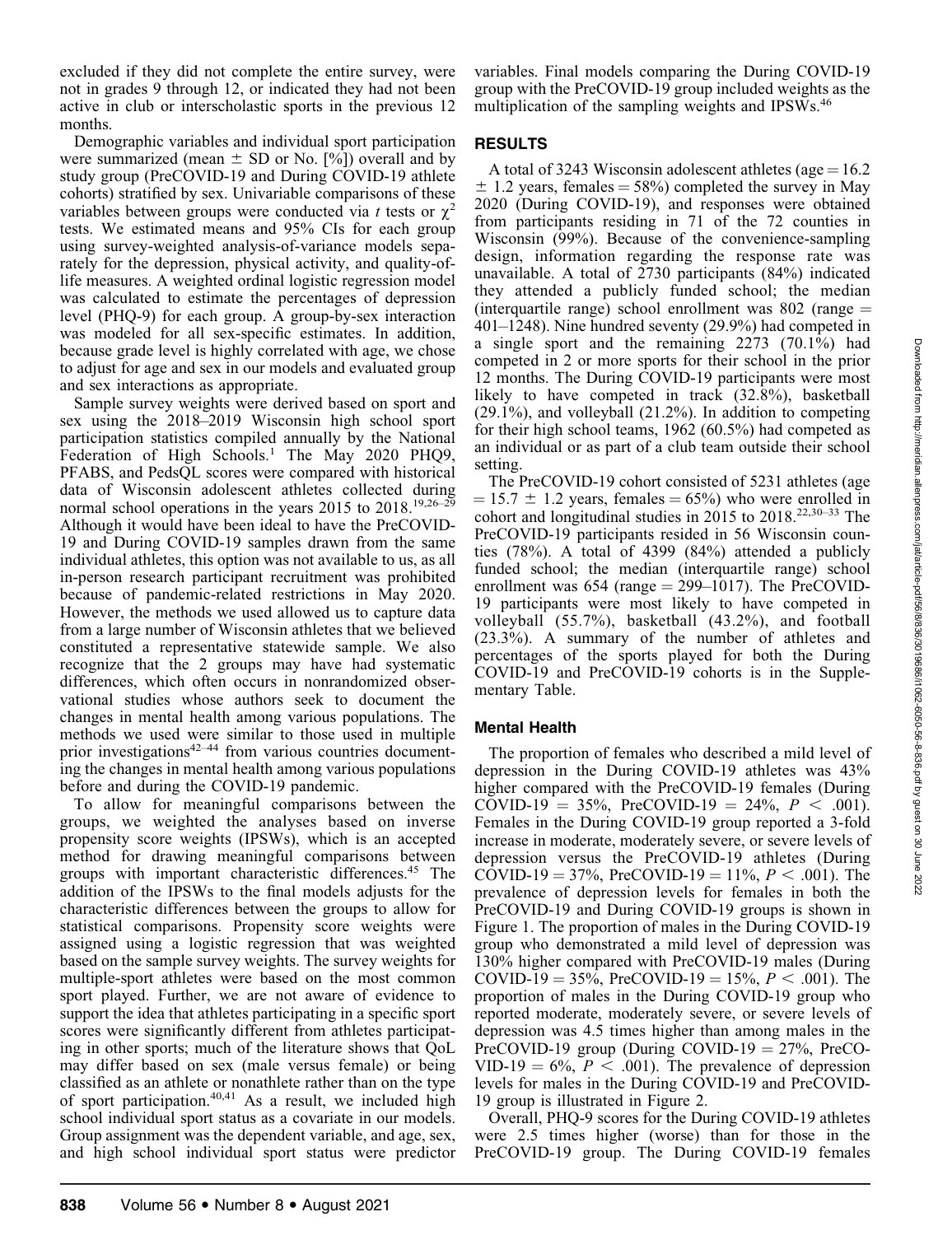

Figure 1. Prevalence of depression symptoms for female adolescent athletes before the COVID-19 pandemic (Pre-COVID-19) and during the COVID-19 pandemic (During COVID-19).

demonstrated a PHQ-9 score (mean [95% CI]) that was more than twice the PHQ-9 score for females in the PreCOVID-19 group (8.2 [7.9, 8.5] versus 3.6 [3.4, 3.8]). Similarly, the During COVID-19 males had PHQ-9 scores that were 3 times higher than those of the males in the PreCOVID-19 group (7.8 [7.5, 8.1] versus 2.6 [2.2, 2.9]). The PHQ-9 scores for both groups are found in the Table.

#### Physical Activity

The total PFABS scores (mean [95% CI]) were lower (ie, less physical activity) for the During COVID-19 group compared with the PreCOVID-19 group (12.2 [11.9, 12.5] versus 24.7 [24.5, 24.9],  $P < .001$ ). The During COVID-19 females displayed PFABS scores that were more than 50% lower (ie, worse) than those of the PreCOVID-19 females  $(11.4 \t[11.1, 11.8]$  versus 24.5  $[24.2, 24.7], P < .001$ ). Similarly, for males in the During COVID-19 group, PFABS scores were approximately 50% lower than in the PreCOVID-19 group (13.9 [13.4, 14.4] versus 25.7 [25.3, 26.1],  $P < .001$ . The PFABS scores for both groups are available in the Table.



Figure 2. Prevalence of depression symptoms for male adolescent athletes before the COVID-19 pandemic (Pre-COVID-19) and during the COVID-19 pandemic (During COVID-19).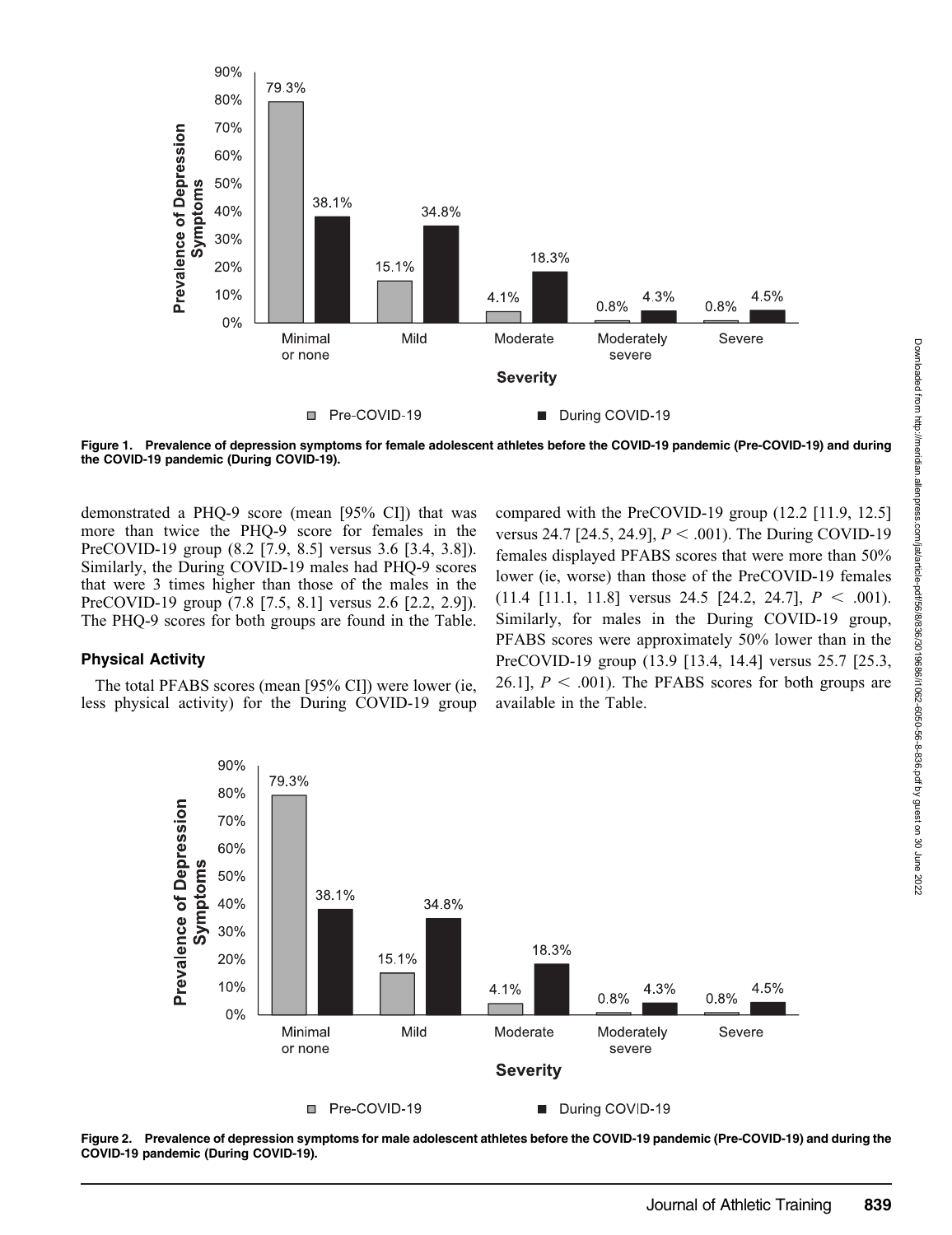| Table. Depression, Physical Activity, and Health-Related Quality-of-Life Scores for Adolescent Athletes Before (PreCOVID-19) and During the COVID-19 Pandemic (During COVID-19) |                              |                                 |           |                              |                                 |               |                              |                                 |                |
|---------------------------------------------------------------------------------------------------------------------------------------------------------------------------------|------------------------------|---------------------------------|-----------|------------------------------|---------------------------------|---------------|------------------------------|---------------------------------|----------------|
|                                                                                                                                                                                 | ₹                            | Participants                    |           |                              | Females                         |               |                              | Males                           |                |
| Variable                                                                                                                                                                        | Pre-COVID-19<br>$(n = 5231)$ | During COVID-19<br>$(n = 3243)$ | P Value   | Pre-COVID-19<br>$(n = 3402)$ | During COVID-19<br>$(n = 1877)$ | P Value       | Pre-COVID-19<br>$(n = 1829)$ | During COVID-19<br>$(n = 1366)$ | P Value        |
| Sex, male, No. (%)                                                                                                                                                              | 1829 (35.0)                  | 1366 (42.1)                     | < 001     |                              |                                 |               |                              |                                 |                |
|                                                                                                                                                                                 |                              |                                 |           |                              |                                 |               |                              |                                 |                |
| Age, mean $\pm$ SD, y                                                                                                                                                           | $15.7 \pm 1.1$               | $16.2 \pm 1.2$                  | < 001     | $15.6 \pm 1.1$               | $16.1 \pm 1.2$                  | < 001         | $15.8 \pm 1.2$               | $16.2 + 1.2$                    | $\frac{5}{2}$  |
| Grade, No. (%)                                                                                                                                                                  |                              |                                 | $500 - 7$ |                              |                                 | $c$ .001      |                              |                                 | $\frac{80}{3}$ |
|                                                                                                                                                                                 | 763 (33.7)                   | 862 (26.6)                      |           | 177 (34.6                    | 499 (26.6)                      |               | 586 (32.0)                   | 363 (26.6)                      |                |
|                                                                                                                                                                                 | 1388 (26.5)                  | 845 (26.1)                      |           | 937 (27.5)                   | 509 (27.1)                      |               | 451 (24.7)                   | 336 (24.6)                      |                |
|                                                                                                                                                                                 | 1153 (22.0)                  | 848 (26.1)                      |           | 720 (21.2)                   | 470 (25.0)                      |               | 433 (23.7)                   | 378 (27.7)                      |                |
| 으                                                                                                                                                                               | 927 (17.7)                   | 688 (21.2)                      |           | 568 (16.7)                   | 399 (21.3)                      |               | 359 (19.6)                   | 289 (21.2)                      |                |
| Patient Health Questionnaire-9 Item total score <sup>a</sup>                                                                                                                    | 3.3(3.1, 3.5)                | 8.0 (7.8, 8.2)                  | 5<br> 20  | 3.6(3.4, 3.8)                | 8.2(7.9, 8.5)                   | $007$         | 2.6 (2.2, 2.9)               | 7.8(7.5, 8.1)                   | $rac{5}{2}$    |
| Pediatric Functional Activity Brief Scale total score <sup>p</sup>                                                                                                              | 24.7 (24.5, 24.9)            | (2.2 (11.9, 12.5))              | $500 - 7$ | 24.5 (24.2, 24.7)            | 11.4(11.1, 11.8)                | < 001         | 25.7 (25.3, 26.1)            | 13.9(13.4, 14.4)                | $\frac{5}{2}$  |
| Pediatric Quality of Life Inventory 4 <sup>c</sup>                                                                                                                              |                              |                                 |           |                              |                                 |               |                              |                                 |                |
| Physical summary                                                                                                                                                                | 91.7(91.3, 92.1)             | 82.6 (82.2, 83.0)               | $-001$    | 89.6 (89.1, 90.0)            | 80.9 (80.5, 81.4)               | $\frac{5}{2}$ | 96.6 (95.9, 97.3)            | 86.1 (85.4, 86.8)               | $rac{1}{2}$    |
| Psychosocial summary                                                                                                                                                            | 90.4 (89.9, 90.8)            | 76.2 (75.8. 76.6)               | 5007      | 90.1 (89.6, 90.6)            | 75.0 (74.5, 75.5)               | < 007         | 90.9(90.2, 91.7)             | 78.6 (77.9, 79.3)               | $-001$         |
| Total <sup>d</sup>                                                                                                                                                              | 90.9 (90.5, 91.3)            | 78.4 (78.0, 78.8)               | $500 -$   | 90.0 (89.5, 90.4)            | 77.1 (76.6, 77.6)               | $500 -$       | 92.9 (92.2, 93.6)            | 81.2 (80.6, 81.9)               | $\frac{5}{2}$  |
| a Historical group n = 2156.                                                                                                                                                    |                              |                                 |           |                              |                                 |               |                              |                                 |                |
| $P$ Historical group $n = 1002$ .                                                                                                                                               |                              |                                 |           |                              |                                 |               |                              |                                 |                |
| $\degree$ Historical group $n = 5231$ .                                                                                                                                         |                              |                                 |           |                              |                                 |               |                              |                                 |                |

 Historical group n Total score was reported as the sample weight Total score was reported as the sample weight x inverse propensity score weighted mean (95% CI)  $\times$  inverse propensity score weighted mean (95% CI).

ರ

#### Health-Related Quality of Life

Higher (ie, better) PedsQL physical summary, psychosocial summary, and PedsQL total scores were evident for athletes in the PreCOVID-19 group compared with those in the During COVID-19 group ( $P < .001$ ). For females, the PreCOVID-19 physical health summary scores (mean [95% CI]) were 11% higher than those in the During COVID-19 group (89.6 [89.1, 90.0] versus 80.9 [80.5, 81.4],  $P < .001$ ). Similarly, for females, the PreCOVID-19 psychosocial health summary scores were 20% higher than those in the During COVID-19 group (90.1 [89.6, 90.6] versus 75.0 [74.5, 75.5],  $P < .001$ ], and the PreCOVID-19 total PedsQL scores for females were 17% higher than those in the During COVID-19 group (90.0 [89.5, 90.4] versus 77.1  $[76.6, 77.6], P < .001$ ).

For males, the PreCOVID-19 physical health summary scores (mean [95% CI]) were 12% higher than those in the During COVID-19 group (96.6 [95.9, 97.3] versus 86.1 [85.4, 86.8],  $P < .001$ ). Similarly, for males, the PreCOVID-19 psychosocial health summary scores were 14% higher than those in the During COVID-19 group  $(90.9 \, [90.2, 91.7]$  versus 78.6 [77.9, 79.3],  $P < .001$ ). The males' PedsQL total scores in the PreCOVID-19 group were also 14% higher than those in the During COVID-19 group (92.9 [92.2, 93.6] versus 81.2 [80.6, 81.9],  $P < .001$ ). The PedsQL scores for both groups are shown in the Table.

#### **DISCUSSION**

Our primary findings were that the mental health, physical activity, and HRQoL scores for adolescent athletes were worse during the COVID-19 pandemic than scores reported by adolescent athletes in prior years. To our knowledge, no existing data demonstrated mental health, physical activity, and HRQoL changes for adolescent athletes immediately after the cancellation of school and athletic seasons during the COVID-19 pandemic. It has been suggested that the negative psychosocial effects of COVID-19–related mitigation measures may manifest in additional health care utilization and spending in the coming months and years.<sup>19,26</sup> These results can be used to inform stakeholders of the potential negative consequences of quarantine restrictions. Further, we feel these data can drive informed discussions regarding the reinitiation or continuation of sports for adolescents during the COVID-19 pandemic.

## Mental Health

The levels of depressive symptoms and total symptom scores (as measured by the PHQ-9) reported in the During COVID-19 cohort were higher than those of our PreCO-VID-19 athletes. The During COVID-19 cohort had more depressive symptoms than in a previous study<sup>48</sup> that indicated approximately 2% of adolescents had severe depressive symptoms. Specific to athletic populations, the During COVID-19 cohort had more depressive symptoms than seen in earlier research $48,49$  involving adolescent athletes, which revealed depression and anxiety symptoms that ranged from 2% to 10%. Although the prevalence of moderate to severe depressive symptoms was greater among females than males in the During COVID-19 group, both sexes demonstrated dramatically higher rates com-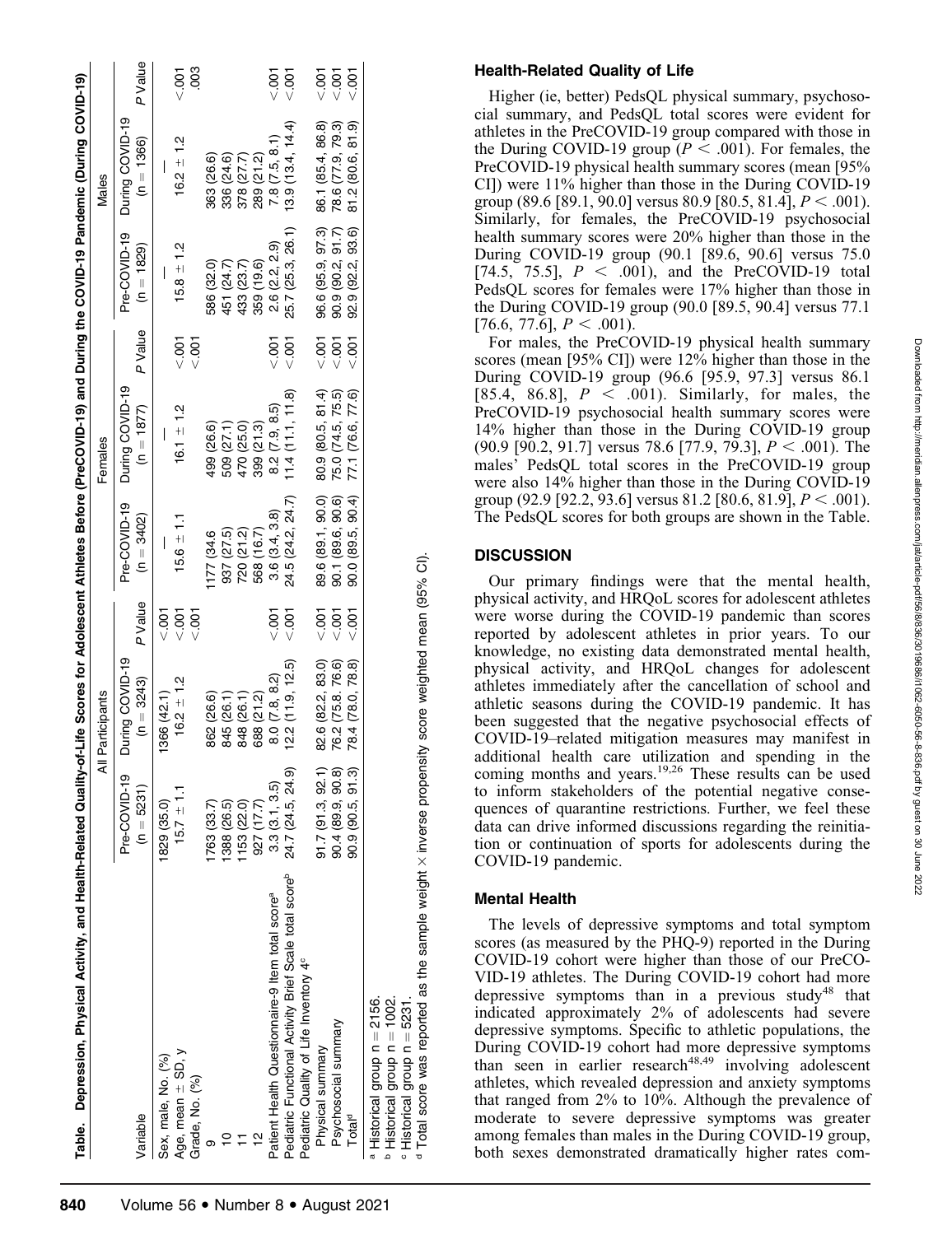pared with data collected before the COVID-19 pandem- $\int$ ic.<sup>47–49</sup> Thus, a significant mental health burden was displayed by the During COVID-19 group.

The decrease in mental health is multifaceted and complex and may be related to reduced socialization, increased family strain, and less access to support services.<sup>50</sup> In Wisconsin, many families self-isolated or severely limited social contact for several weeks to several months in spring 2020. Previous authors $50,51$  determined that quarantines negatively affected mental health. Schools play an important role in providing access to mental health services for disadvantaged populations, and health care providers, parents, and policy makers should be mindful of the mental health strain the current pandemic is placing on adolescents.<sup>52</sup>

## Physical Activity

Our study is the first in the United States to demonstrate a decrease in physical activity levels in adolescents during the COVID-19 pandemic. Although male athletes described slightly higher levels of physical activity than females, the decrease in both sexes during the COVID-19 restrictions was similar, with current levels of physical activity approximately 50% lower than those reported by Fabricant et al<sup>37</sup> in a similar population before COVID-19. Physical activity is known to have beneficial effects on a wide range of health outcomes in adolescents, including sleep, academic success, wellbeing, and mental health.<sup>53–55</sup> Therefore, the identified decrease in mental health among our participants may be at least partly due to the removal of the positive effects that physical activity provides to adolescents.

Childhood obesity was a health care crisis before the COVID-19 pandemic that is increasing in the United States and projected to become worse because of the pandemic.28,29,56 Decreased physical activity and increased stress may increase the risk of severe COVID-19 cases in obese children.29 Decreased physical activity in adolescents may also have long-term negative effects and implications in terms of increased risks for obesity and cardiometabolic disease if these levels remain low for prolonged periods.<sup>57</sup> Chronically low levels of physical activity may also compound the mental health consequences of the current crisis.53,54 Further, evidence indicated that sport participation during high school was related to improved health and wellbeing throughout adulthood.<sup>7–11</sup> As the time spent being physically active during the school day has decreased, organized sports have been proposed as a means of stabilizing long-term physical activity in adolescents and improving adult physical activity.<sup>51</sup> Though returning adolescents to organized sports is complex and requires careful consideration, stakeholders should consider the promotion of physical activity a top priority during the COVID-19 pandemic.

# Health-Related Quality of Life

Several authors $41,58,59$  have shown that individuals with increased physical activity, interscholastic sport participation, or both had higher HRQoL scores than inactive adolescents and high school nonathletes. Thus, it is not surprising that HRQoL scores were lower in the During COVID-19 cohort compared with the PreCOVID-19

athletes. Interestingly, the overall PedsQL scores observed for the During COVID-19 athletes were similar to those recorded in the general adolescent population but higher than those in adolescents with chronic diseases.<sup>39,60</sup>

In our study, females displayed higher levels of depressive symptoms as well as less physical activity and lower HRQoL scores than males. These findings were consistent with earlier research<sup>35–39,52,54,58</sup> on depression, physical activity, and HRQoL in adolescents. Therefore, it is unlikely that the sex differences in depressive symptoms and HRQoL scores we noted are directly attributable to the COVID-19 pandemic. Nonetheless, we found dramatic reductions in HRQoL for both males and females during the COVID-19 shutdown, and investigators should continue to monitor HRQoL in adolescents as separation from peers and sports continues during the restrictions initiated to limit the spread of COVID-19. This information may help facilitate early identification of decreases in quality of life in adolescents that can alert parents, teachers, and health care providers to initiate intervention programs to support these adolescents.

# Limitations

Our study has several limitations. First, the data were self-reported from online surveys and not the result of a clinical examination conducted by a health care provider. However, our results include data from a large sample of athletes and align with reports from experts<sup>13,16,17,19,26</sup> who stated that COVID-19 would affect the health of youth populations. Second, we acknowledge a possible response bias among participants. We cannot know for certain if the sample represented all Wisconsin adolescent athletes or was biased toward athletes who were more likely to respond if they experienced the most profound effects on their health. Third, because of the survey delivery method, our sample may have been biased toward athletes whose families were of higher socioeconomic status, with easy access to internet services and social media platforms. We could not eliminate this bias, but we did collect results from 99% of Wisconsin counties, which spanned a wide range of socioeconomic levels. Further, we called on medical colleagues as well as the Wisconsin Interscholastic Athletic Association and Wisconsin Athletic Trainers' Association to publicize the study and urge all adolescent athletes to participate. In addition, we used recent high school sport participation statistics from Wisconsin schools to calculate sample weights in order to mitigate the possible effects of selection bias. This increased the representativeness of our results with regard to the entire adolescent athlete population in Wisconsin. Still, we acknowledge that, although the results were representative of Wisconsin adolescent athletes, they may not be generalizable to all US adolescent athletes. Another potential limitation may be that the PreCOVID-19 participants reported data at the beginning of their respective (fall, winter, or spring) sport seasons, whereas the During COVID-19 participants reported data in the spring. Although this timing may have affected the scores of the groups, we located no evidence in the current literature that indicated the time of year or whether the athlete was in or out of the sport season would affect self-reported scores. Additionally, it is possible that other variables, such as involvement in other cocurricular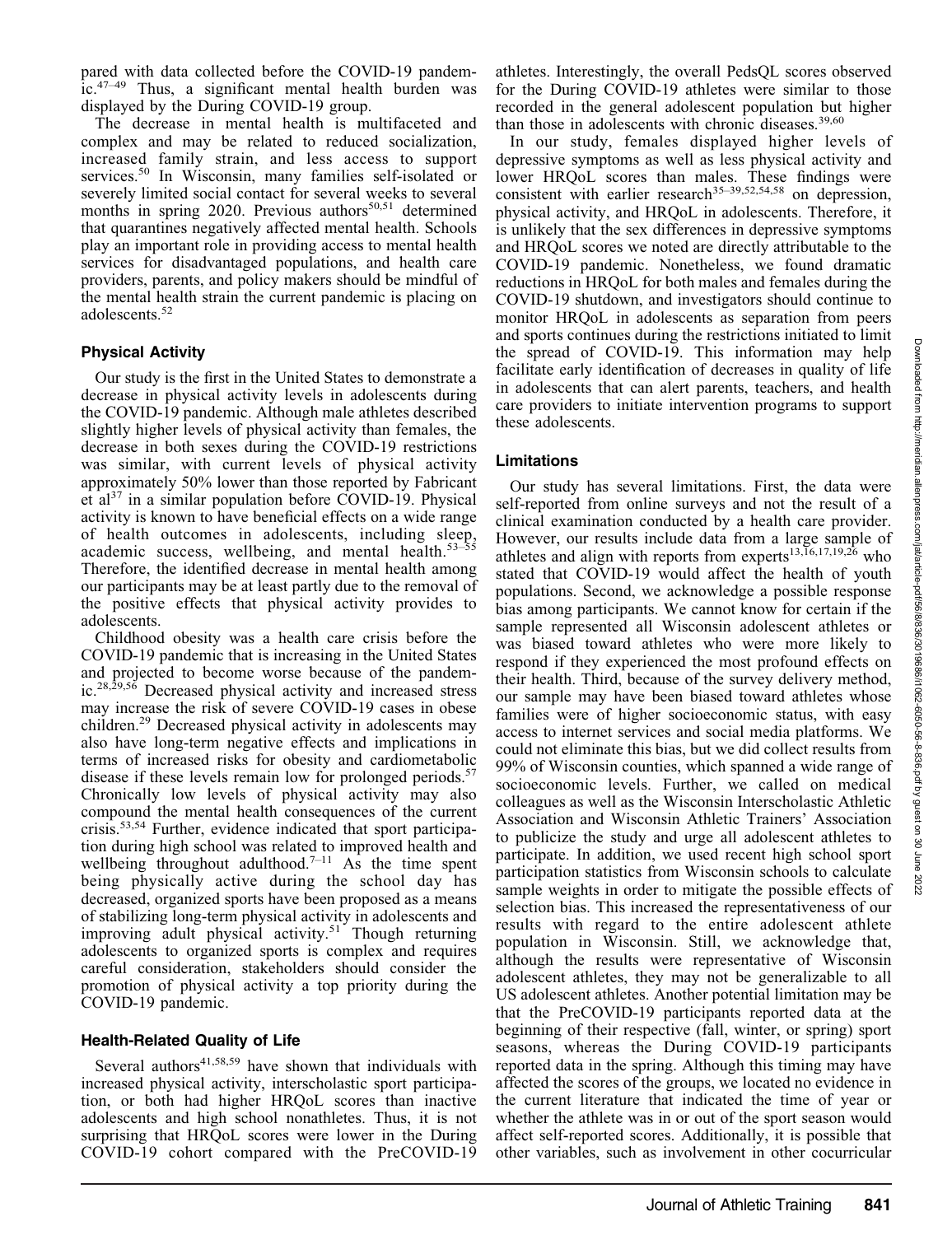activities and missing school-related events, were not accounted for in our work and could have confounded the results. Finally, we did not include a control group of nonathletes. Our existing data sets provided information only on athletes; therefore, we could address changes over time (PreCOVID-19 to During COVID-19) only in athletic populations. We recognize that the effects observed in this sample of athletes would likely be seen across a wide spectrum of youth because of the cancellations of most extracurricular activities.

## **CONCLUSIONS**

The physical activity and mental health of adolescent athletes worsened during the COVID-19 pandemic compared with PreCOVID-19 values. Our findings suggest that adolescent athletes experienced dramatic increases in symptoms of depression along with decreases in physical activity and HRQoL during this time. Sports medicine and health policy experts should consider the possible negative mental and physical health effects that may have become prevalent among adolescent athletes during the COVID-19 pandemic, and stakeholders should develop systematic interventions that can be implemented to reduce these negative changes in the months and years to come.

## **REFERENCES**

- 1. Participation in school athletics. Child Trends. Accessed July 12, 2020. https://www.childtrends.org/indicators/participation-inschool-athletics
- 2. Bailey R. Physical education and sport in schools: a review of benefits and outcomes. J Sch Health. 2006;76(8):397–401. doi:10. 1111/j.1746-1561.2006.00132.x
- 3. Eime RM, Young JA, Harvey JT, Charity MJ, Payne WR. A systematic review of the psychological and social benefits of participation in sport for children and adolescents: informing development of a conceptual model of health through sport. Int J Behav Nutr Phys Act. 2013;10(98). doi:10.1186/1479-5868-10-98
- 4. Gould D, Flett R, Lauer L. The relationship between psychosocial developmental and the sports climate experienced by underserved youth. Psychol Sport Exerc. 2012;13(1):80–87. doi:10.1016/j. psychsport.2011.07.005
- 5. Harrison PA, Narayan G. Differences in behavior, psychological factors, and environmental factors associated with participation in school sports and other activities in adolescence. J Sch Health. 2003;73(3):113–120. doi:10.1111/j.1746-1561.2003.tb03585.x
- 6. Marques A, Ekelund U, Sardinha LB. Associations between organized sports participation and objectively measured physical activity, sedentary time and weight status in youth. J Sci Med Sport. 2016;19(2):154–157. doi:10.1016/j.jsams.2015.02.007
- 7. Ashdown-Franks G, Sabiston CM, Solomon-Krakus S, O'Loughlin JL. Sport participation in high school and anxiety symptoms in young adulthood. Ment Health Phys Act. 2017;12:19–24. doi:10. 1016/j.mhpa.2016.12.001
- 8. Dohle S, Wansink B. Fit in 50 years: participation in high school sports best predicts one's physical activity after age 70. BMC Public Health. 2013;13:1100. doi:10.1186/1471-2458-13-1100
- 9. Easterlin MC, Chung PJ, Leng M, Dudovitz R. Association of team sports participation with long-term mental health outcomes among individuals exposed to adverse childhood experiences. JAMA Pediatr. 2019;173(7):673–681. doi:10.1001/jamapediatrics.2019. 1212
- 10. Khan KM, Thompson AM, Blair SN, et al. Sport and exercise as contributors to the health of nations. Lancet. 2012;380(9836):59– 64. doi:10.1016/S0140-6736(12)60865-4
- 11. Kniffin KM, Wansink B, Shimizu M. Sports at work: anticipated and persistent correlates of participation in high school athletics. J Leadersh Organ Stud. 2015;22(2):217–230. doi:10.1177/ 1548051814538099
- 12. Troutman KP, Dufur MJ. From high school jocks to college grads: assessing the long-term effects of high school sport participation on females' educational attainment. Youth Soc. 2007;38(4):443–462. doi:10.1177/0044118X06290651
- 13. Golberstein E, Wen H, Miller BF. Coronavirus disease 2019 (COVID-19) and mental health for children and adolescents. JAMA Pediatr. 2020;174(9):819–820. doi:10.1001/jamapediatrics.2020. 1456
- 14. Christakis DA. School reopening—the pandemic issue that is not getting its due. JAMA Pediatr. 2020;174(10);928. doi:10.1001/ jamapediatrics.2020.2068
- 15. Lee J. Mental health effects of school closures during COVID-19. Lancet Child Adolesc Health. 2020;4(6):421. doi:10.1016/S2352- 4642(20)30109-7
- 16. Czeisler ME, Lane RI, Petrosky, et al. Mental health, substance use, and suicidal ideation during the COVID-19 pandemic—United States, June 24–30, 2020. MMWR Morb Mortal Wkly Rep. 2020;69(32):1049–1057. doi:10.15585/mmwr.mm6932a1
- 17. Gassman-Pines A, Ananat EO, Fitz-Henley J II. COVID-19 and parent-child psychological well-being. Pediatrics. 2020;146(4):e2020007294. doi:10.1542/peds.2020-007294
- 18. McGuine TA, Biese KM, Petrovska L, et al. Mental health, physical activity, and quality of life of US adolescent athletes during COVID-19–related school closures and sport cancellations: a study of 13 000 athletes. J Athl Train. 2021;56(1):11–19. doi:10. 4085/1062-6050-0478.20
- 19. Rajapakse N, Dixit D. Human and novel coronavirus infections in children: a review. Paediatr Int Child Health. 2021;41(1):36–55. doi:10.1080/20469047.2020.1781356
- 20. Wisconsin Interscholastic Athletic Association. Accessed May 12, 2020. https://www.wiaawi.org/
- 21. McGuine TA, Post EG, Hetzel S, Brooks MA, Bell D. A prospective study on the impact of sport specialization on lower extremity injury rates in high school athletes. Am J Sports Med. 2017;45(12):2706–2712. doi:10.1177/0363546517710213
- McGuine TA, Pfaller AY, Kliethermes SA, et al. The effect of sport related concussion injuries on concussion symptoms and health-related quality of life in male and female adolescent athletes: a prospective study. Am J Sports Med. 2019;47(14):3514–3520.
- 23. Bell DR, Post EG, Trigsted SM, et al. Sport specialization characteristics between rural and suburban high school athletes. Orthop J Sports Med. 2018;6(1):2325967117751386. doi:10.1177/ 2325967117751386
- 24. Post EG, Bell DR, Trigsted SM, et al. Association of volume, club sports, and specialization with injury history in youth athletes. Sports Health. 2017;9(6):518-523. doi:10.1177/ 1941738117714160
- 25. Emergency Order #12, Safer at Home Order. State of Wisconsin Department of Health Services. Accessed May 12, 2020. https:// evers.wi.gov/Documents/COVID19/EMO12-SaferAtHome.pdf.
- 26. Fegert JM, Vitiello B, Plener PL, Clemens V. Challenges and burden of the coronavirus 2019 (COVID-19) pandemic for child and adolescent mental health: a narrative review to highlight clinical and research needs in the acute phase and the long return to normality. Child Adolesc Psychiatry Ment Health. 2020;14:20. doi:10.1186/s13034-020-00329-3
- 27. Considerations for school-related public health measures in the context of COVID-19: annex to considerations in adjusting public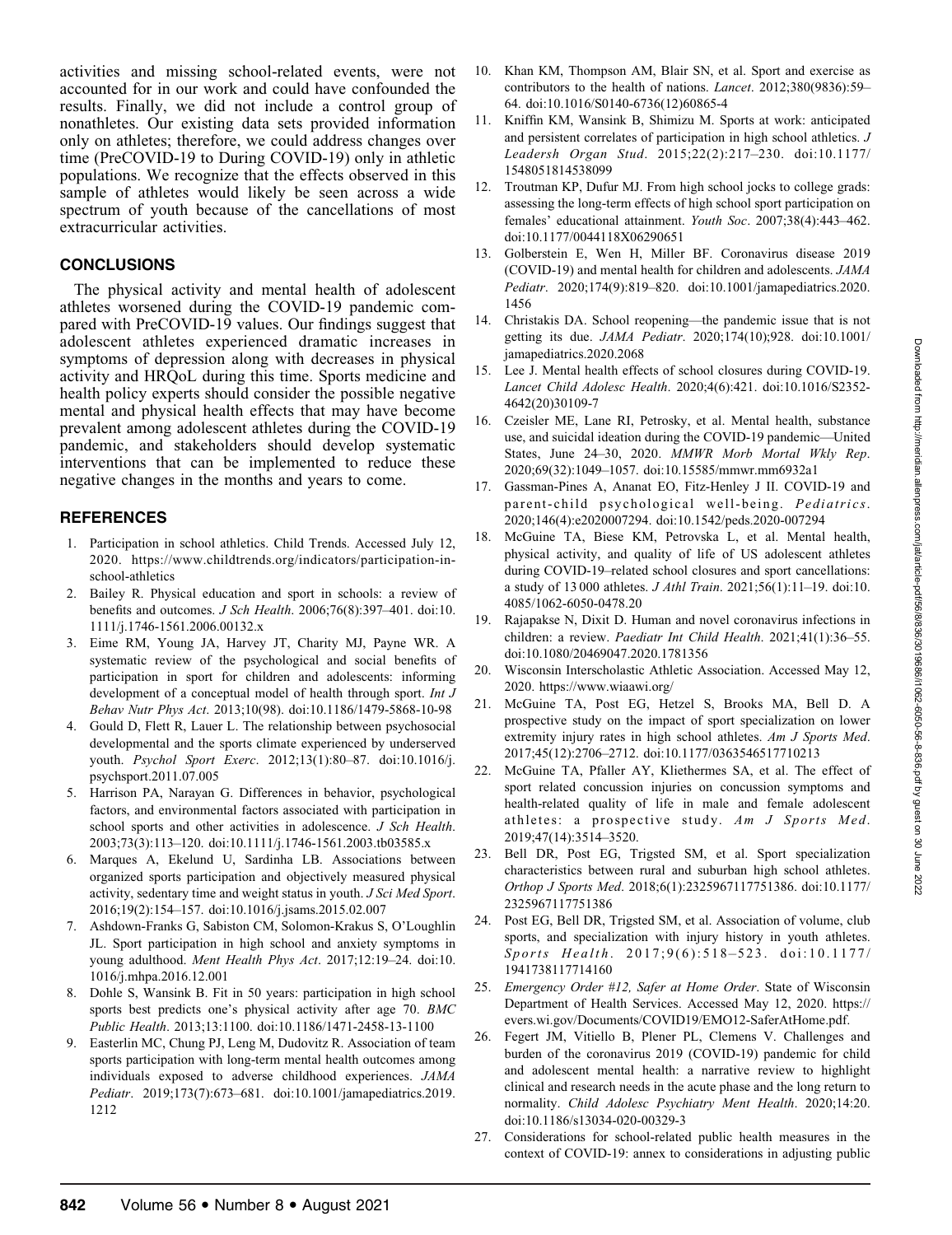health and social measures in the context of COVID-19. World Health Organization. Published September 14, 2020. Accessed April 15, 2021. https://www.who.int/publications/i/item/ considerations-for-school-related-public-health-measures-in-thecontext-of-covid-19

- 28. An R. Projecting the impact of the coronavirus disease-19 pandemic on childhood obesity in the United States: a microsimulation model. J Sport Health Sci. 2020;9(4):302–312. doi:10. 1016/j.jshs.2020.05.006
- 29. Browne NT, Snethen JA, Greenberg CS, et al. When pandemics collide: the impact of COVID-19 on childhood obesity. J Pediatr Nurs. 2021;56:90–98. doi:10.1016/j.pedn.2020.11.004
- 30. Donovan L, Hetzel S, Laufenberg CR, McGuine TA. Prevalence and impact of chronic ankle instability in adolescent athletes. Orthop J Sports Med. 2020;8(2):2325967119900962. doi:10.1177/ 2325967119900962
- 31. McGuine TA, Pfaller A, Hetzel S, Broglio SP, Hammer E. A prospective study of concussions and health outcomes in high school football players. J Athl Train. 2020;55(10):1013–1019. doi:10.4085/1062-6050-141-19
- 32. Hammer E, Hetzel S, Pfaller A, McGuine T. Longitudinal assessment of depressive symptoms after sport-related concussion in a cohort of high school athletes. Sports Health. 2021;13(1):31-36. doi:10.1177/1941738120938010
- 33. McGuine TA, Post E, Biese KM, et al. The incidence and risk factors for injuries in girls volleyball: a prospective study of 2072 players. Accepted manuscript. Published online November 5, 2020. J Athl Train. doi:10.4085/182-20
- 34. Andrews JH, Cho E, Tugendrajch SK, Marriott BR, Hawley KM. Evidence-based assessment tools for common mental health problems: a practical guide for school settings. Child Sch. 2020;42(1):41–52. doi:10.1093/cs/cdz024
- 35. Kroenke K, Wu J, Yu Z, et al. Patient Health Questionnaire Anxiety and Depression Scale: initial validation in three clinical trials. Psychosom Med. 2016;78(6):716–727. doi:10.1097/PSY. 0000000000000322
- 36. Richardson LP, McCauley E, Grossman DC, et al. Evaluation of the Patient Health Questionnaire-9 Item for detecting major depression among adolescents. Pediatrics. 2010;126(6):1117– 1123. doi:10.1542/peds.2010-0852
- 37. Fabricant PD, Robles A, Downey-Zayas T, et al. Development and validation of a pediatric sports activity rating scale: the Hospital for Special Surgery Pediatric Functional Activity Brief Scale (HSS Pedi-FABS). Am J Sports Med. 2013;41(10):2421–2429. doi:10. 1177/0363546513496548
- 38. Fabricant PD, Robles A, McLaren SH, Marx RG, Widmann RF, Green DW. Hospital for Special Surgery Pediatric Functional Activity Brief Scale predicts physical fitness testing performance. Clin Orthop Relat Res. 2014;472(5):1610–1616. doi:10.1007/ s11999-013-3429-1
- 39. Varni JW, Seid M, Kurtin PS. PedsQL 4.0: reliability and validity of the Pediatric Quality of Life Inventory version 4.0 generic core scales in healthy and patient populations. Med Care. 2001;39(8):800–812. doi:10.1097/00005650-200108000-00006
- 40. Varni JW, Burwinkle TM, Seid M, Skarr D. The PedsQL 4.0 as a pediatric population health measure: feasibility, reliability, and validity. Ambul Pediatr. 2003;3(6):329–341. doi:10.1367/1539- 4409(2003)003<0329:tpaapp>2.0.co;2
- 41. Lam KC, Valier AR, Bay RC, McLeod TC. A unique patient population? Health-related quality of life in adolescent athletes versus general, healthy adolescent individuals. J Athl Train. 2013;48(2):233–241. doi:10.4085/1062-6050-48.2.12
- 42. Ettman CK, Abdalla SM, Cohen GH, Sampson L, Vivier PM, Galea S. Prevalence of depression symptoms in US adults before and during the COVID-19 pandemic. JAMA Netw Open. 2020;3(9):e2019686. doi:10.1001/jamanetworkopen.2020.19686
- 43. Pierce M, Hope H, Ford T, et al. Mental health before and during the COVID-19 pandemic: a longitudinal probability sample survey of the UK population. Lancet Psychiatry. 2020;7(10):883–892. doi:10.1016/S2215-0366(20)30308-4
- 44. Niedzwiedz CL, Green MJ, Benzeval M, et al. Mental health and health behaviours before and during the initial phase of the COVID-19 lockdown: longitudinal analyses of the UK Household Longitudinal Study. J Epidemiol Community Health. 2021;75(3):224–231. doi:10.1136/jech-2020-215060
- 45. Tan WY. Sampling distributions and robustness of  $t$ ,  $F$  and variance-ratio in two samples and ANOVA models with respect to departure from normality. Commun Stat Theory Methods. 1982;11(22):2485–2511.
- 46. Ridgeway G, Kovalchik SA, Griffin BA, Kabeto MU. Propensity score analysis with survey weighted data. J Causal Inference. 2015;3(2):237–249. doi:10.1515/jci-2014-0039
- 47. Cyranowski JM, Frank E, Young E, Shear MK. Adolescent onset of the gender difference in lifetime rates of major depression: a theoretical model. Arch Gen Psychiatry. 2000;57(1):21-27. doi:10. 1001/archpsyc.57.1.2
- 48. Gerber M, Best S, Meerstetter F, et al. Effects of stress and mental toughness on burnout and depressive symptoms: a prospective study with young elite athletes. J Sci Med Sport. 2018;21(12):1200–1205. doi:10.1016/j.jsams.2018.05.018
- 49. Weber S, Puta C, Lesinski M, et al. Symptoms of anxiety and depression in young athletes using the Hospital Anxiety and Depression Scale. Front Physiol. 2018;9:182. doi:10.3389/fphys. 2018.00182
- 50. Brooks SK, Webster RK, Smith LE, et al. The psychological impact of quarantine and how to reduce it: rapid review of the evidence. Lancet. 2020;395(10227):912–920. doi:10.1016/S0140- 6736(20)30460-8
- 51. Sprang G, Silman M. Posttraumatic stress disorder in parents and youth after health-related disasters. Disaster Med Public Health Prep. 2013;7(1):105–110. doi:10.1017/dmp.2013.22
- 52. Ali MM, West K, Teich JL, Lynch S, Mutter R, Dubenitz J. Utilization of mental health services in educational setting by adolescents in the United States. J Sch Health. 2019; 89(5):393– 401. doi:10.1111/josh.12753
- 53. Valkenborghs SR, Noetel M, Hillman CH, et al. The impact of physical activity on brain structure and function in youth: a systematic review. Pediatrics. 2019;144(4):e20184032. doi:10. 1542/peds.2018-4032
- 54. Biddle SJ, Ciaccioni S, Thomas G, Vergeer I. Physical activity and mental health in children and adolescents: an updated review of reviews and an analysis of causality. Psychol Sport Exerc. 2019;42:146–155. doi:10.1016/j.psychsport.2018.08.011
- 55. Vella SA, Cliff DP, Magee CA, Okely AD. Associations between sports participation and psychological difficulties during childhood: a two-year follow up. J Sci Med Sport. 2015;18(3):304–309. doi:10.1016/j.jsams.2014.05.006
- 56. Skinner AC, Ravanbakht SN, Skelton JA, Perrin EM, Armstrong SC. Prevalence of obesity and severe obesity in US children, 1999– 2016. Pediatrics. 2018;141(3):e20173459. doi:10.1542/peds.2017- 3459
- 57. Telama R, Yang X, Viikari J, Välimäki I, Wanne O, Raitakari O. Physical activity from childhood to adulthood: a 21-year tracking study. Am J Prev Med. 2005;28(3):267-273. doi:10.1016/j.amepre. 2004.12.003
- 58. Houston MN, Hoch MC, Hoch JM. Health-related quality of life in athletes: a systematic review with meta-analysis. J Athl Train. 2016;51(6):442–453. doi:10.4085/1062-6050-51.7.03
- 59. Dahab K, Potter MN, Provance A, Albright J, Howell DR. Sport specialization, club sport participation, quality of life, and injury history among high school athletes. J Athl Train. 2019;54(10):1061–1066. doi:10.4085/1062-6050-361-18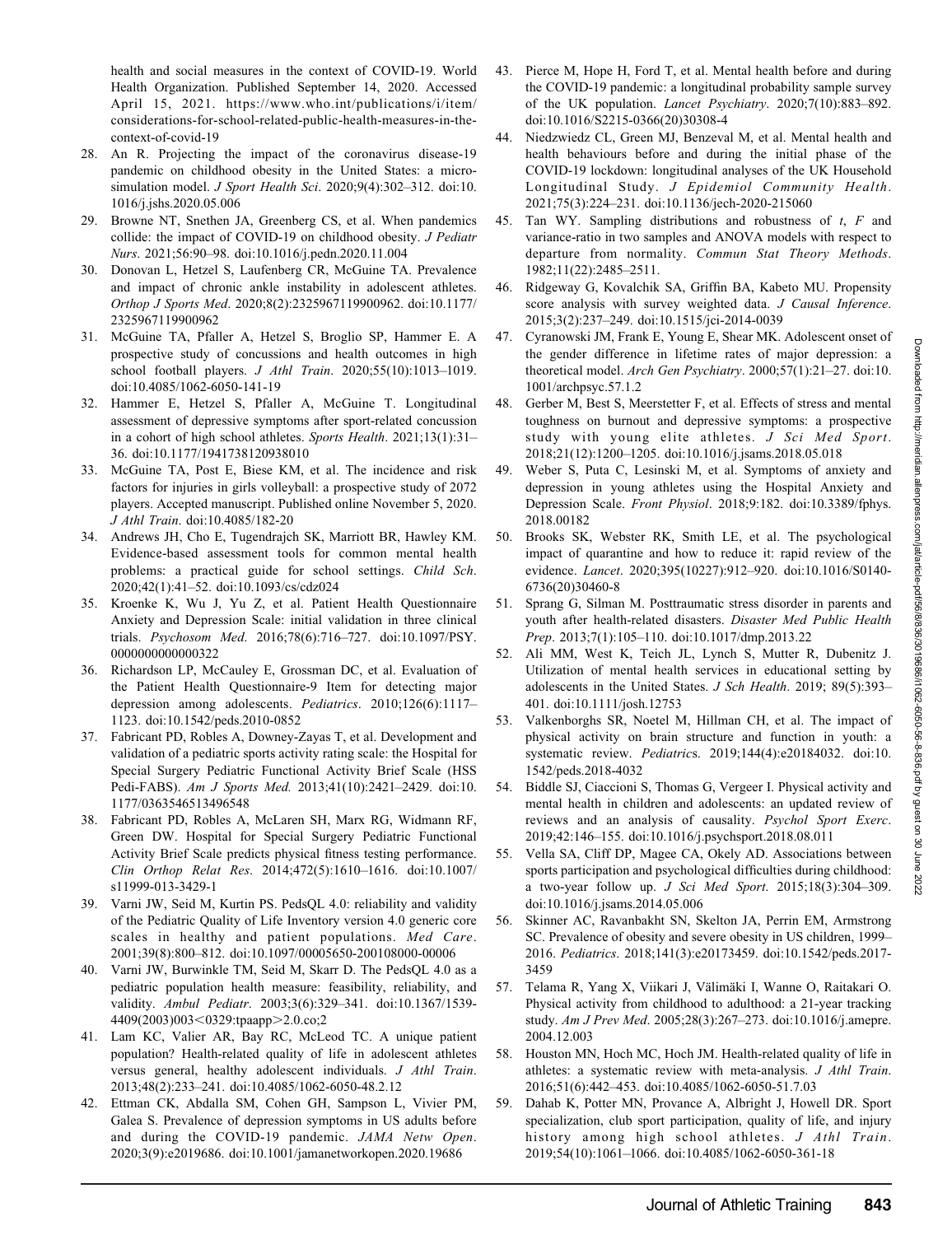60. Varni JW, Limbers CA, Burwinkle TM. Impaired health-related quality of life in children and adolescents with chronic conditions: a comparative analysis of 10 disease clusters and 33 disease categories/severities utilizing the PedsQL 4.0 Generic Core Scales. Health Qual Life Outcomes. 2007;5:43. doi:10.1186/1477-7525-5- 43

Address correspondence to Timothy A. McGuine, PhD, ATC, Department of Orthopedics and Rehabilitation, School of Medicine and Public Health, University of Wisconsin–Madison, 1685 Highland Avenue, Madison, WI 53705. Address email to mcguine@ortho.wisc. edu.